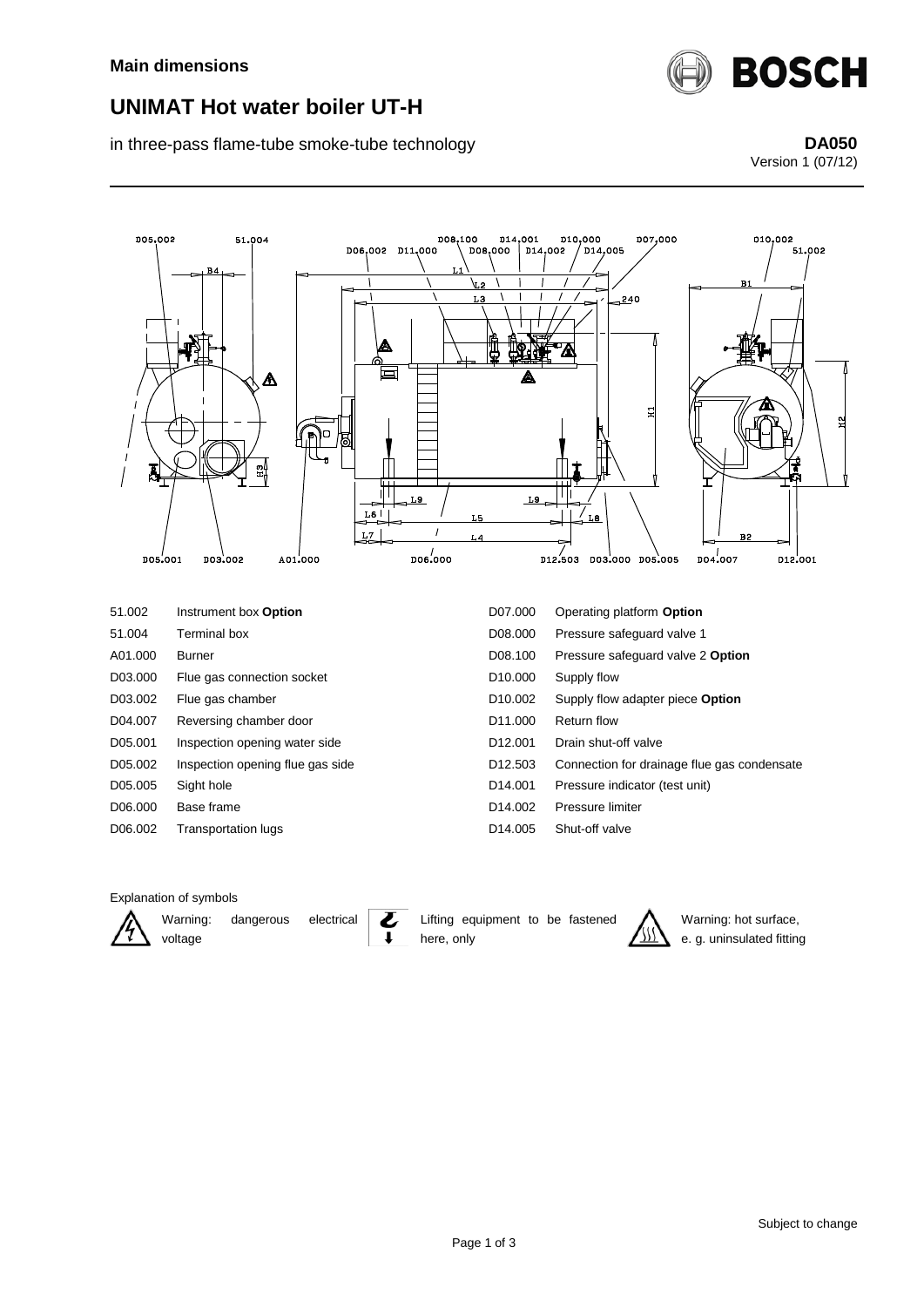# **UNIMAT Hot water boiler UT-H**

in three-pass flame-tube smoke-tube technology



**DA050** Version 1 (07/12)

| <b>UNIMAT</b><br>Hot water boiler |           | Flue gas<br>connection |      |                  |           |                  |           |       |
|-----------------------------------|-----------|------------------------|------|------------------|-----------|------------------|-----------|-------|
| Type                              | $L 1^{2}$ | L 2 <sup>1</sup>       | L3   | B 1 <sup>1</sup> | $H 1^{3}$ | H 2 <sup>1</sup> | <b>B3</b> | $H_3$ |
|                                   | [mm]      | [mm]                   | [mm] | [mm]             | [mm]      | [mm]             | [mm]      | [mm]  |
| UT-H 820                          | 3897      | 3020                   | 2620 | 1604             | 2262      | 1934             | 165       | 550   |
| UT-H 1310                         | 4224      | 3420                   | 2970 | 1806             | 2504      | 2085             | 166       | 600   |
| UT-H 1700                         | 4600      | 3720                   | 3270 | 1900             | 2638      | 2185             | 290       | 550   |
| UT-H 2100                         | 5397      | 4250                   | 3800 | 1900             | 2638      | 2181             | 190       | 550   |
| UT-H 2620                         | 6048      | 5050                   | 4600 | 2150             | 3002      | 2510             | 358       | 623   |
| UT-H 3270                         | 6088      | 5170                   | 4600 | 2350             | 3177      | 2695             | 373       | 688   |
| UT-H 3950                         | 6954      | 5670                   | 5100 | 2400             | 3217      | 2740             | 345       | 660   |
| UT-H 4600                         | 6965      | 5670                   | 5100 | 2500             | 3437      | 2825             | 400       | 645   |
| UT-H 5250                         | 7415      | 6120                   | 5550 | 2600             | 3562      | 2875             | 425       | 690   |
| UT-H 6550                         | 7851      | 6120                   | 5550 | 2800             | 3732      | 3065             | 380       | 720   |
| UT-H 7850                         | 8101      | 6370                   | 5800 | 2950             | 3957      | 3200             | 415       | 720   |
| UT-H 8500                         | 8101      | 6550                   | 5800 | 3200             | 4222      | 3465             | 445       | 750   |
| UT-H 9150                         | 8101      | 6550                   | 5800 | 3200             | 4222      | 3465             | 445       | 750   |
| UT-H 10500                        | 8931      | 7380                   | 6630 | 3200             | 4327      | 3465             | 445       | 750   |
| UT-H 11150                        | 8931      | 7380                   | 6630 | 3400             | 4592      | 3710             | 470       | 865   |
| UT-H 11800                        | 6588      | 7380                   | 6630 | 3400             | 4592      | 3685             | 470       | 865   |
| UT-H 14400                        | 7340      | 7800                   | 7050 | 3600             | 4747      | 3835             | 500       | 845   |
| UT-H 18300                        | 8575      | 7800                   | 7050 | 4000             | 5397      | 4302             | 400       | 950   |

|                  | Base frame     |                |      |      |      |      |           |                      |  |
|------------------|----------------|----------------|------|------|------|------|-----------|----------------------|--|
| <b>UNIMAT</b>    |                |                |      |      |      |      |           | Universal columne    |  |
| Hot water boiler | L <sub>4</sub> | L <sub>5</sub> | L6   | L7   | L 8  | L 9  | <b>B2</b> | IPB - HEB - DIN 1025 |  |
| Type             |                |                |      |      |      |      |           |                      |  |
|                  | [mm]           | [mm]           | [mm] | [mm] | [mm] | [mm] | [mm]      | [mm]                 |  |
| UT-H 820         | 2270           | 1890           | 365  | 175  | 190  | 80   | 1060      |                      |  |
| <b>UT-H 1310</b> | 2570           | 2150           | 425  | 215  | 210  | 80   | 1100      |                      |  |
| UT-H 1700        | 2120           | 1830           | 840  | 695  | 145  | 150  | 1360      |                      |  |
| UT-H 2100        | 2750           | 2300           | 765  | 540  | 225  | 150  | 1360      | ۰.                   |  |
| UT-H 2620        | 3750           | 3400           | 600  | 425  | 175  | 225  | 1655      | 180                  |  |
| UT-H 3270        | 3500           | 3150           | 775  | 600  | 175  | 225  | 1785      | 180                  |  |
| UT-H 3950        | 4000           | 3650           | 675  | 500  | 175  | 225  | 1820      | 180                  |  |
| <b>UT-H 4600</b> | 4000           | 3650           | 675  | 500  | 175  | 225  | 1890      | 180                  |  |
| UT-H 5250        | 4450           | 3950           | 800  | 550  | 250  | 225  | 1950      | 200                  |  |
| UT-H 6550        | 4450           | 3950           | 800  | 550  | 250  | 225  | 2080      | 200                  |  |
| UT-H 7850        | 4450           | 3950           | 800  | 550  | 250  | 225  | 2180      | 200                  |  |
| UT-H 8500        | 4700           | 4200           | 775  | 525  | 250  | 225  | 2340      | 240                  |  |
| UT-H 9150        | 4700           | 4200           | 800  | 550  | 250  | 225  | 2340      | 240                  |  |
| UT-H 10500       | 5500           | 5000           | 800  | 550  | 250  | 225  | 2340      | 240                  |  |
| UT-H 11150       | 5500           | 5000           | 800  | 550  | 250  | 225  | 2365      | 260                  |  |
| UT-H 11800       | 5500           | 5000           | 800  | 550  | 250  | 225  | 2365      | 260                  |  |
| UT-H 14400       | 5800           | 5200           | 925  | 625  | 300  | 225  | 2500      | 260                  |  |
| UT-H 18300       | 5800           | 5200           | 925  | 625  | 300  | 225  | 2700      | 300                  |  |